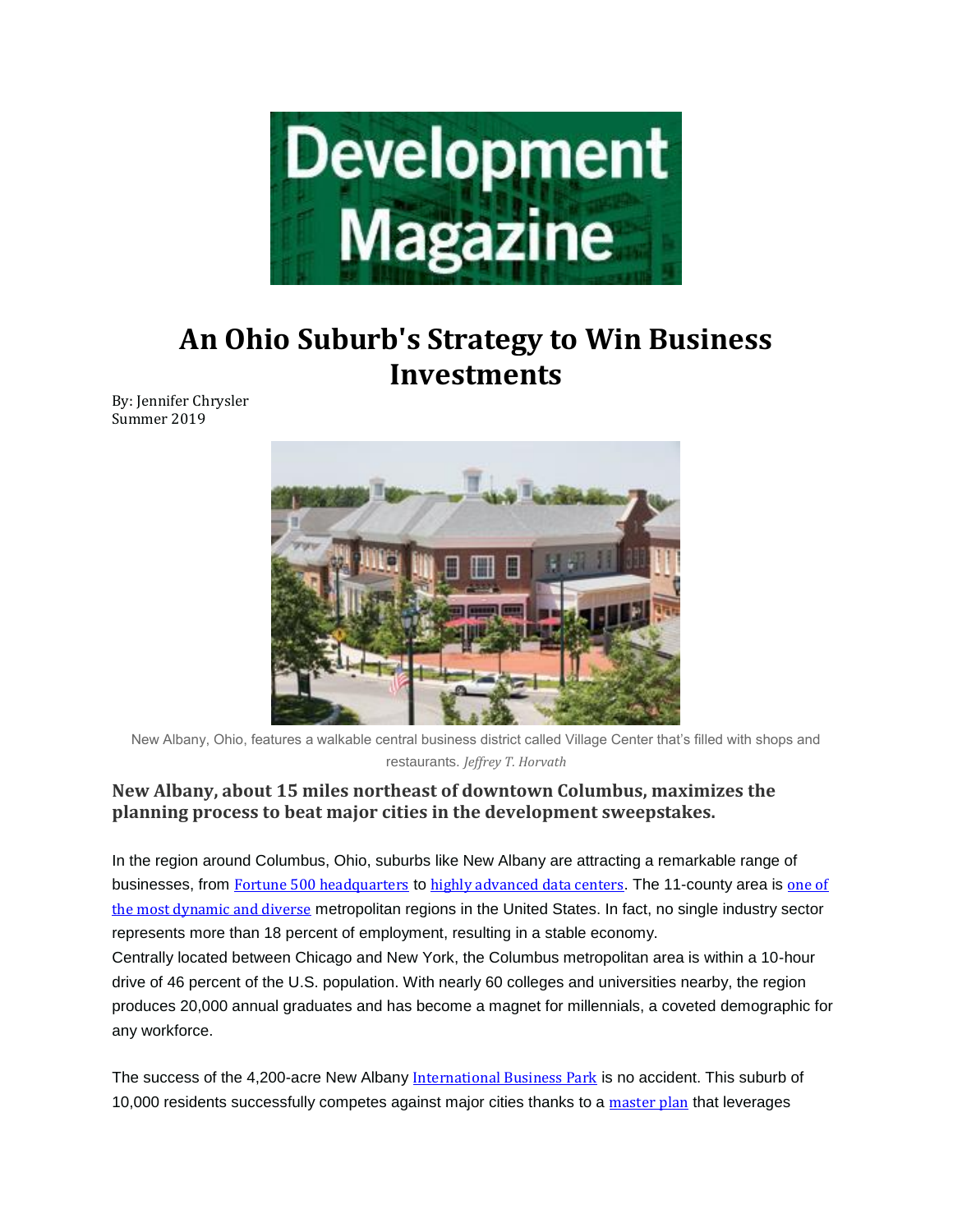public-private partnerships to prioritize the services and amenities that enhance quality of life and quality of work. Updated with input from residents, businesses and other community stakeholders, the plan provides a predictable, prescriptive path forward that helps protect residential and business investment for the long term.

# **Mastering the Planning Process**

Since the city's first master plan was adopted in 1998, New Albany has created a strong work-life balance with pedestrian-friendly amenities, mixed-use environments, versatile residential choices, quality architecture and ample green space.



New Albany is conveniently located approximately 15 miles northeast of downtown Columbus, Ohio's state capital.

Updated every five years, the strategic plan evaluates the existing conditions in the city, identifies developing trends and suggests appropriate land use, transportation and sustainability strategies that allow the city to grow while preserving its character. The city tries to consider every element of the physical environment, from the integrity of the design to visual cues that create a sense of place. The plan also pays close attention to elements that promote human interaction, from neighborhood pocket parks and leisure trails to pedestrian-friendly amenities at its Village Center.

Working closely with MKSK, one of the region's leading urban planning and design firms, the months-long process entails roundtable discussions with community stakeholders that include residents and neighborhood groups as well as major land holders, civic organizations, businesses, young professionals, chamber members, real estate agents, city staff and elected officials.

Early in the process, a speakers' series helps build an understanding of the importance of community planning and the specific issues that drive it. At various stages, public workshops, neighborhood gatherings and surveys enable the city to get input and feedback from individuals in the community. Focus groups on specific issues allow planners to drill deeper into attitudes, needs and motivations.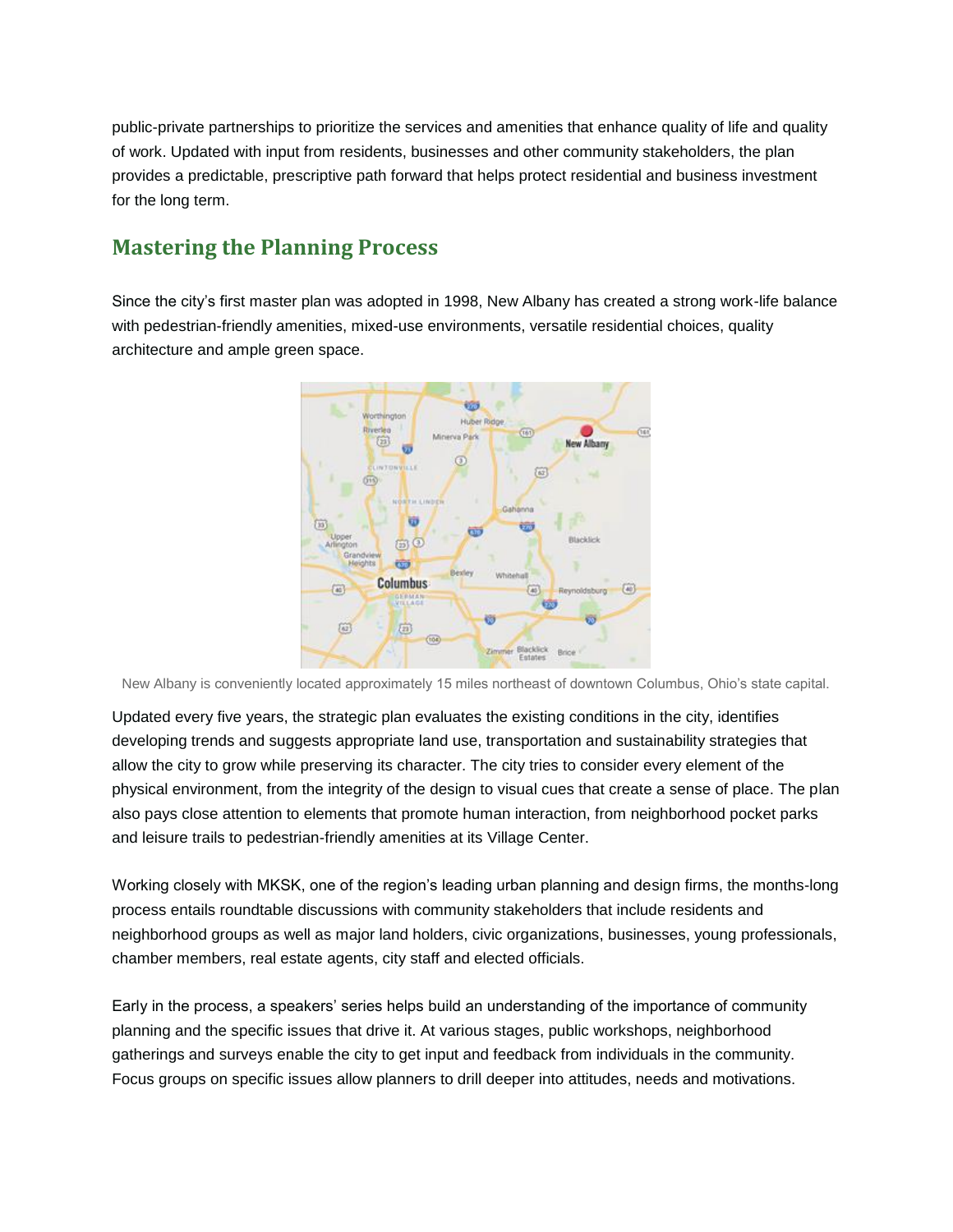Strategic planning allows New Albany to prioritize community needs, guide public and private development, and allocate city revenue to support service and infrastructure needs while fulfilling the community's shared vision for the future.



# **Quality of Life Attracts and Retains Top Talent**

Aetna employs more than 1,300 workers at its facility in the New Albany International Business Park.

From its pedestrian-friendly Market Square with restaurants, cafes and shops to its 45-plus miles of leisure trails and the Heit Center for Healthy New Albany, a state-of-the-art health and wellness center, New Albany appeals to companies that need to attract and retain a skilled talent pool.

Since 2000, the city has grown from 3,700 residents to more than 10,000. Meanwhile, employment at the business park has grown to 15,000. Community planning has played an essential role in managing this growth while staying true to an original vision of a planned community that seeks to employ the best practices of communities like Cotswold, England, while avoiding the pitfalls of post-World War II suburban sprawl.

Additionally, New Albany's four pillars — education, culture, health and the environment — are reflected in its planning. New Albany's Village Center is built with important civic amenities, including the library, the New Albany Plain Local Schools' 200-acre Learning Campus and the McCoy Center for the Performing Arts. Rose Run Park, a new civic green space slated to open later this year, will serve as a "Central Park" that connects the community's cultural, educational and commercial centers.

# **Planning Promotes Collaboration, Cooperation**

In contrast to typical nondescript suburban office buildings that are surrounded by parking lots, New Albany's holistic approach ensures that office development preserves open spaces, wooded lots, ponds and other natural features. It also seeks to promote high-quality design and development.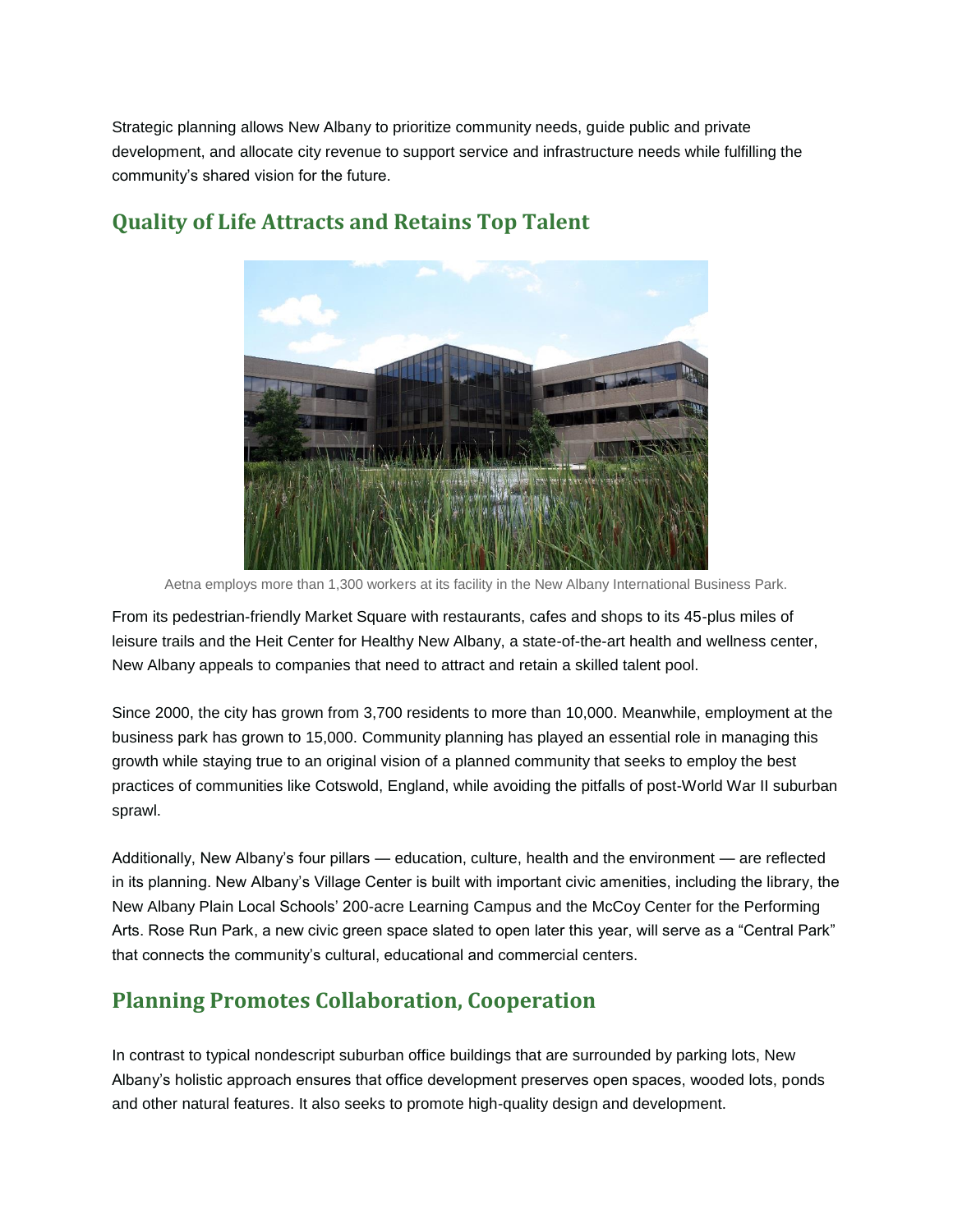Master planning isn't a new concept for U.S. business parks. However, the role of business in the strategic planning process has done more than affected the physical space. It has led to a high degree of business connectivity and collaboration that strives to deliver continuous improvement in services by anticipating what businesses will need to succeed in the future and collaborating with them to deliver those services.

For example, New Albany has saved millions of dollars by leveraging public-private partnerships to promote business investment. One prominent example of these collaborative partnerships is the agreement with American Electric Power (AEP). The company originally built its mission-critical transmission center in New Albany, which allowed the city to lease the company's advanced fiber optic network instead of building its own. Now, the business park is able to offer one of the most advanced fiber optic networks in the country. As AEP continues to build capacity for its customers, the city can offer new businesses the energy and reliability of AEP's triple-feed electric capabilities, a major competitive advantage in attracting business.

AEP's robust, high-speed fiber optic network not only helped the [community](https://newalbanyohio.org/answers/economic-development/) save \$7.5 million, it also resulted in a carrier-neutral fiber infrastructure that was among the primary reasons [Nationwide](https://www.nationwide.com/) [Insurance](https://www.nationwide.com/) and TJX [Companies](http://www.tjx.com/home) selected New Albany for their mission-critical facilities after considering other sites across the country. Both companies also received 15-year, 100-percent real property tax abatements.

With the infrastructure and support services needed to help companies grow and expand, New Albany's business-centric model provides a roadmap for other similar-sized communities looking to attract businesses.

### **Success Breeds Success When it Comes to Attracting Investments**

[Since](https://newalbanyohio.org/answers/economic-development/) 1998, New Albany has attracted more than \$4 billion in private investment, resulting in more than 10.7 million square feet of development, 15,000 jobs and more than \$100 million in income tax revenue, according to the New Albany Finance Department. The business park continues to experience growth through business attraction, retention and expansion.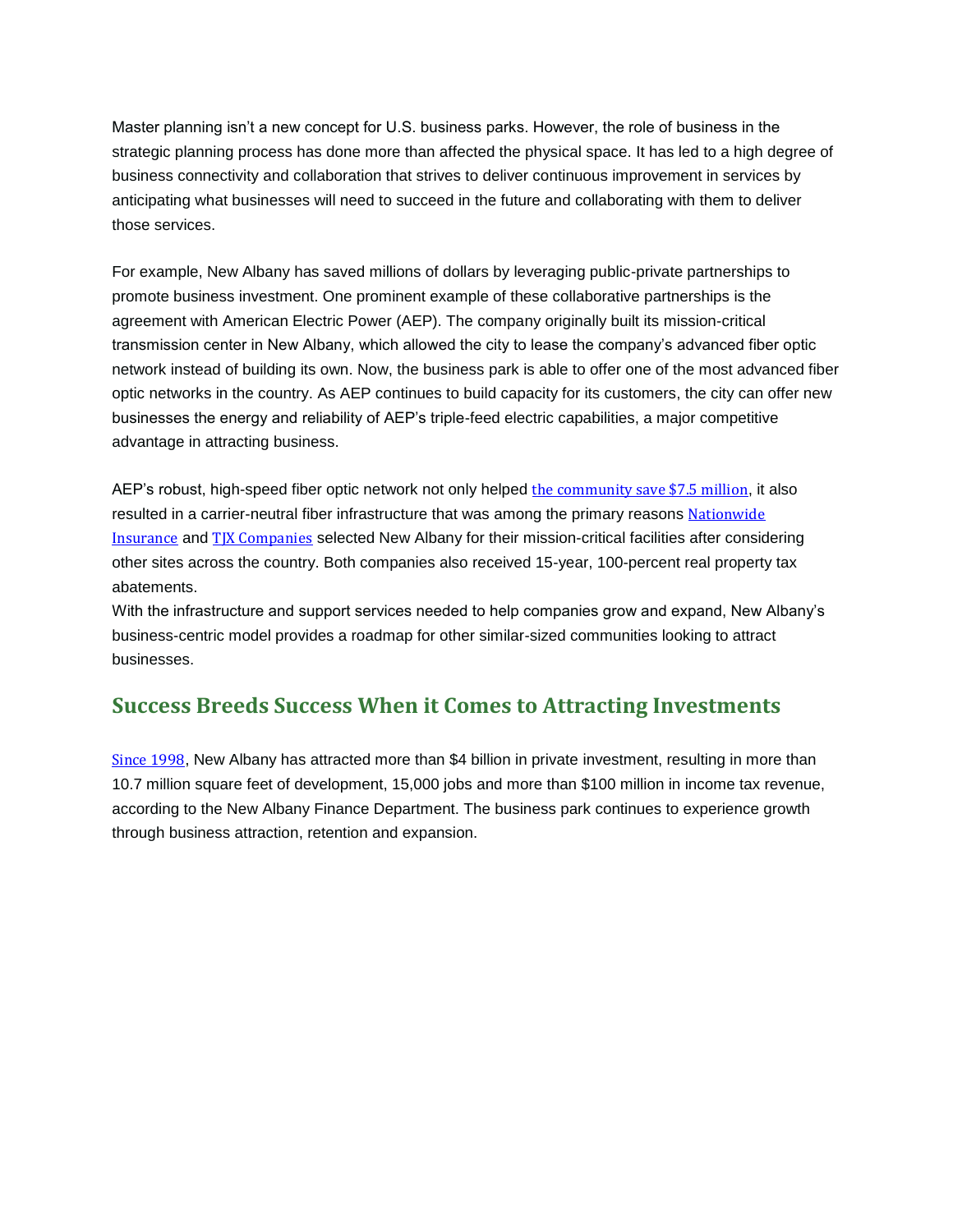

Facebook will invest \$750 million to build an advanced, 970,000-square-foot data center in New Albany that will be powered entirely by renewable energy. It's expected to produce \$243.5 million in output along the local economy's supply chains.

New Albany's plan and approach to long-term, sustainable development attracts a diverse mix of investment.

For example, Facebook announced plans in 2017 to invest \$750 million to construct a technologically advanced, 970,000-square-foot data center powered entirely by renewable energy. A 2017 U.S. Chamber of Commerce study estimates that building a data center of this size will employ up to 1,688 local workers who will receive up to \$77.7 million in wages. The construction project will produce \$243.5 million in output along the local economy's supply chains. Once construction is completed, the facility could inject up to \$32.5 million into the economy each year.

Now, Google has committed to investing \$600 million to build a 280,000-square-foot data center on a 447-acre site.

After building its transmission operations center in New Albany, AEP also invested more than \$19 million to complete a [195,000-square-foot](http://www.thisweeknews.com/content/stories/newalbany/news/2016/08/15/aeps-transmissions-headquarters-almost-complete.html) transmission headquarters in the park. Aetna, one of the park's first tenants, [announced](https://www.newalbanycompany.com/aetna-offered-tax-credits-for-expansion-that-would-add-350-jobs-in-new-albany/) plans last year to open a second New Albany office and add 350 employees to its current workforce of 1,300. After a nationwide search, Post Consumer Brands decided to keep its newly acquired Bob Evans prepared-foods division in the park. The success of the Personal Care and Beauty Campus has led many of its initial tenants to expand.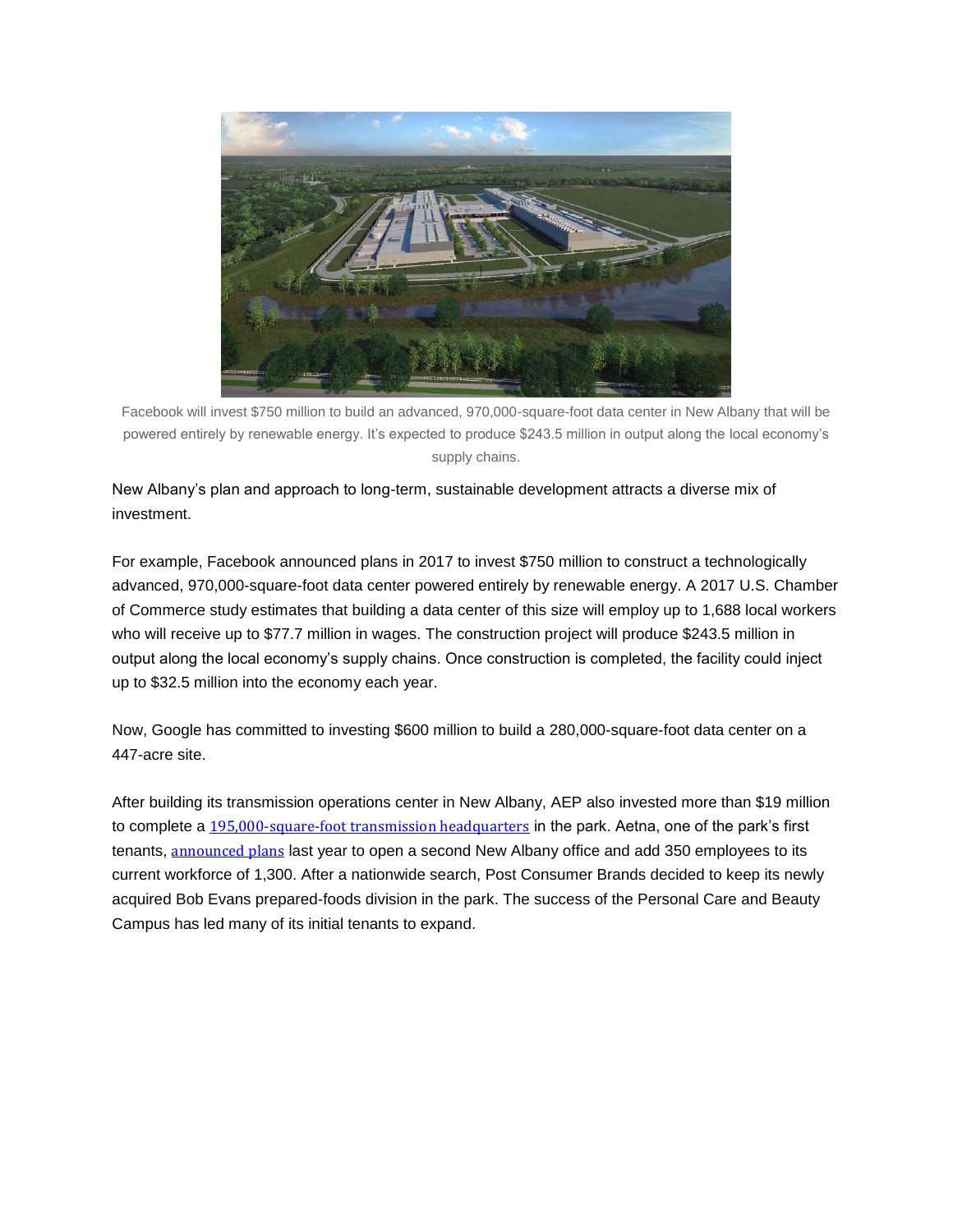### **Moving at the Speed of Business**

### **Community Profile: New Albany, Ohio**

Population: 10,718

Median Age: 38.6

Per Capita Income: \$76,811

Households: 3,242

Average Household Size: 3.16

Median Household Income: \$187,200

Median Housing Unit Value: \$495,800

Residents with bachelor's degree or higher: 76 percent

#### Location

- . 10 minutes to John Glenn Columbus International Airport
- 15 minutes to downtown Columbus
- . 20 minutes to Rickenbacker Foreign Trade Zone No. 138
- Within 10-hour drive of 46 percent of U.S. population

#### **Business Park Profile**

- 15,000 employees
- $\bullet$  4,000+ acres
- 10.7 million square feet of development
- \$4.5 billion in private investment
- Region's only master-planned business park

#### Infrastructure

- Technology- and shovel-ready sites
- High-speed, carrier-neutral fiber optics
- Triple-feed electric capabilities
- Four highway interchanges

#### **Business Incentives**

- 100 percent property tax abatement
- Ohio Job Creation Tax Credit
- Workforce development/training grants
- Green building incentive
- Infrastructure loans and grants
- Quality-of-life amenities

Figures are from March 2019 Source: New Albany Economic Development

Thanks to New Albany's technology- and shovel-ready commercial sites, fast-track permitting, dedicated weekly open office hours and building walkthroughs, development planning is streamlined.

New Albany's Community Development Department brings together economic development staff, private developers, construction companies, utilities and other stakeholders to ensure that businesses with aggressive timelines can meet them. It builds a schedule for every project so companies know what will happen when and who is responsible, providing both accountability and predictability to the process.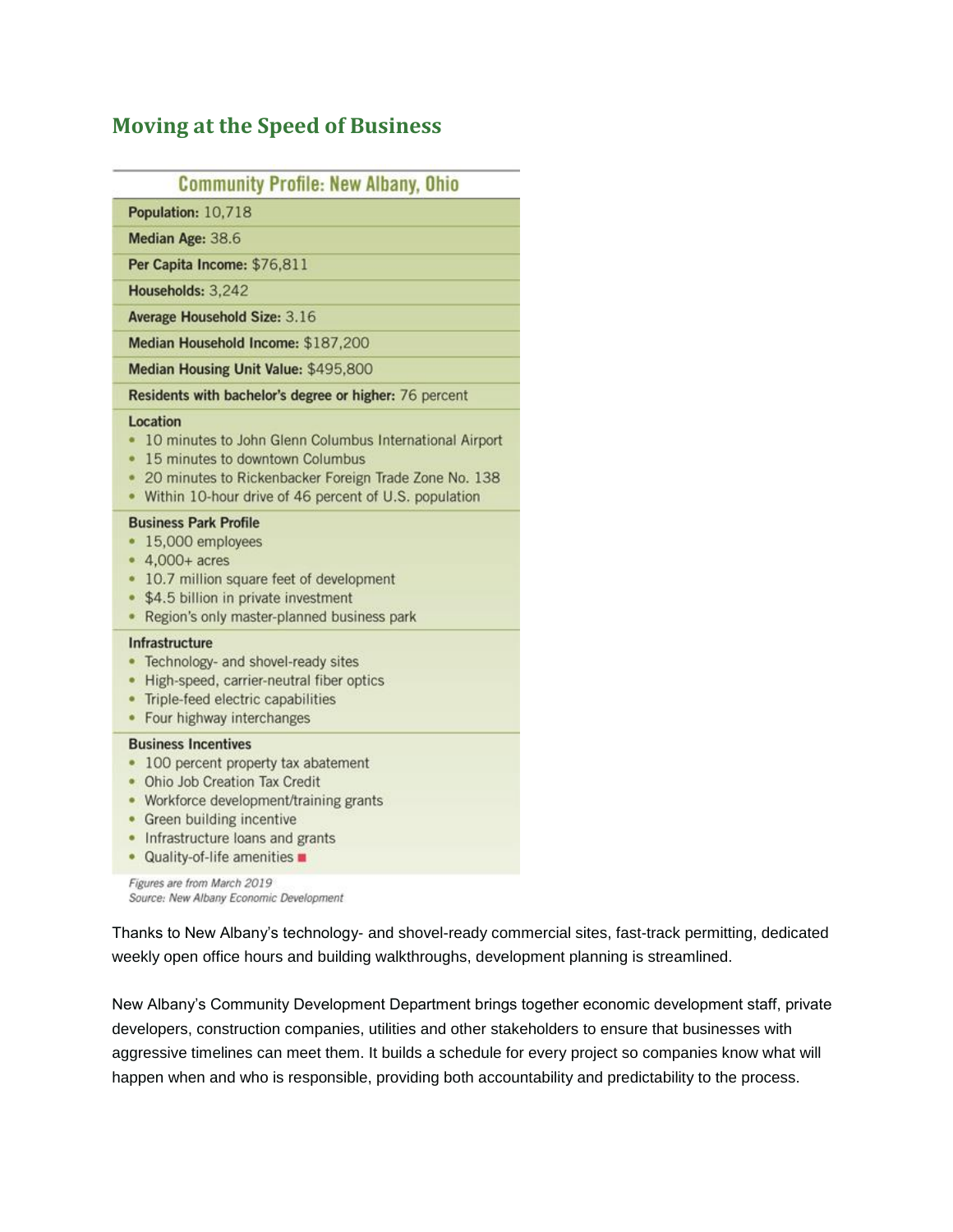The department dedicates Wednesday mornings to developers and contractors who are at various stages of project implementation, permitting and construction. Having all disciplines available enables companies to get the answers they need quickly and avoid costly delays.

On Thursday mornings, development staff is available to conduct commercial construction walkthroughs and reviews to identify problem areas and provide end users with feedback long before the project goes to final review when delays can derail timeframes and budgets.

According to Ohio State Code, municipalities have 30 days to complete the building permit and review process. New Albany has devised an efficient planning process that completes permitting in less than 21 days  $-25$  [percent](https://newalbanybusiness.org/news/2018/06/new-albany-international-business-park-overview-2018/) faster than many competing communities. The department has condensed the annexation, rezoning and incentives process by nearly two thirds. What previously took nine to 12 months is now accomplished in three and a half months.

In addition to expedited permitting, the city offers sites that are prezoned for commercial use. By working closely with its primary developer and land owner, The New Albany Company, thousands of acres owned by the company have already gone through zoning review, public hearings and city council for approval. This competitive efficiency provides companies with a selection of sites that will not require a lengthy approval process. With zoning in place, The New Albany Company can safely invest in infrastructure and technology even before there is a buyer.

# **Creating Clusters of Commerce**

Another advantage is New Albany's targeted investment in innovation clusters and campuses. These attract industry leaders seeking an environment that keeps pace with their energy, technology and logistics needs, while creating opportunities for collaboration among park neighbors. The International Business Park features five innovation clusters — Personal Care and Beauty, Information Technology and Mission Critical, Corporate Office and R&D, High-Tech Manufacturing and Logistics, and Healthcare — which help spur partnerships, discovery and commerce.

These companies and the clusters they form represent a major investment within the community. For example, the park's Information Technology and Mission Critical cluster, which includes Facebook, Google, Discover, Nationwide Insurance and TJX's Technology Center, accounts for \$2.8 billion in private investment alone.

The first of its kind in the nation, the [Personal](https://newalbanybusiness.org/why-new-albany/business-asset-case-studies/personal-care-and-beauty-campus/) Care and Beauty Campus has quickly attracted global industry leaders by offering turnkey product design, manufacturing, packaging, labeling and distribution within a 200-acre campus. In fact, 15 companies have built nearly 3 million square feet of space at the campus since 2011. New companies like Mast Global–Bath & Body Works joined the campus in 2015, while existing organizations like Axium Plastics have doubled their presence on the campus.